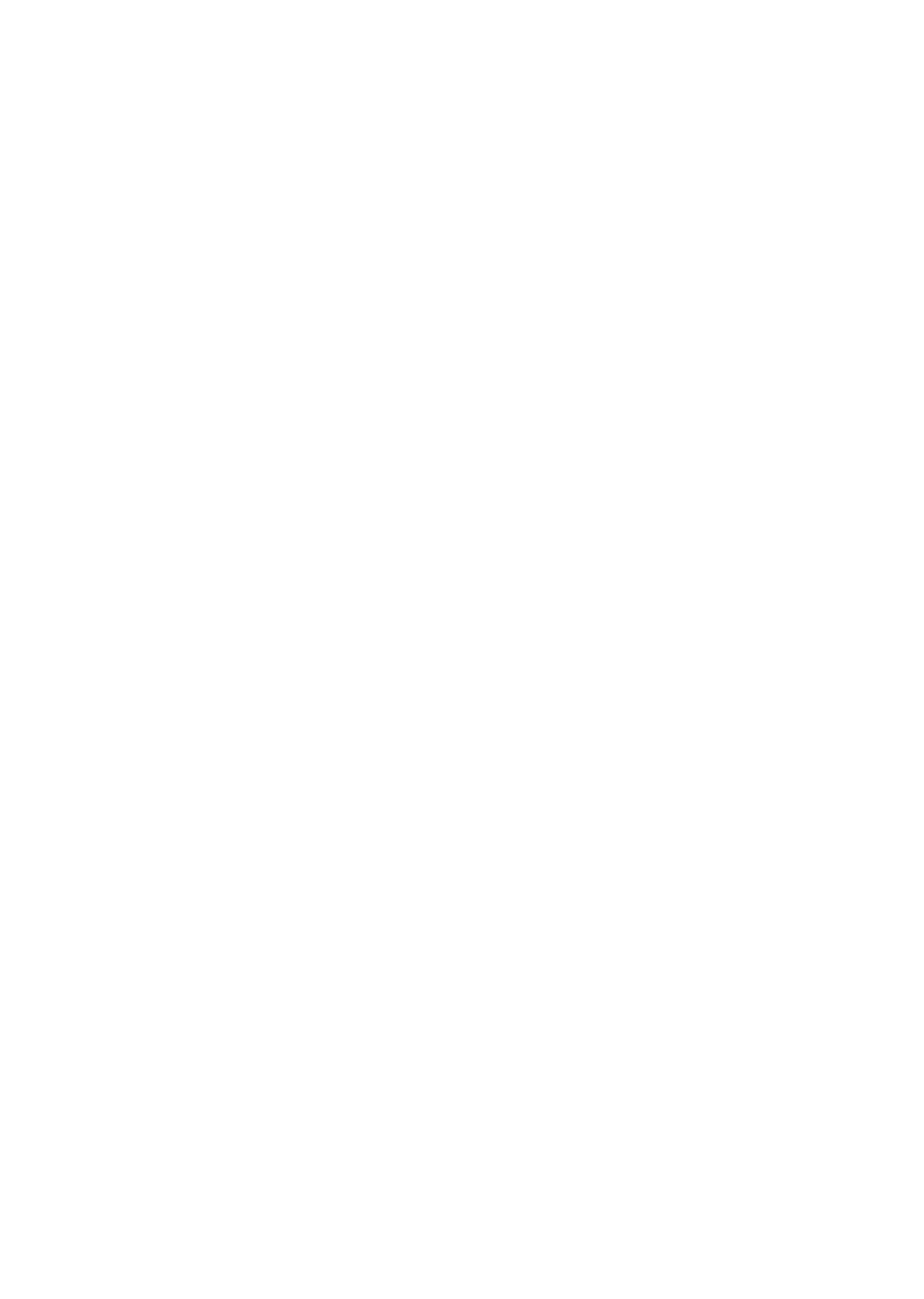2nd PHW Operating Safety Experience Meeting Embalse, Argentine April 3 - 5 1991

# REACTOR BUILDING INTEGRITY TESTING A NOVEL APPROACH AT GENTILLY 2 PRINCIPLES AND METHODOLOGY

 $\Omega$  Bollin

N. Collins P. Laftenier Hydro-Qu6bec Hydro-Qui,bec Gentilly 2 Gentilly 2

<u>مىيمە</u>

HYDRO-QUEBEC **CANADA**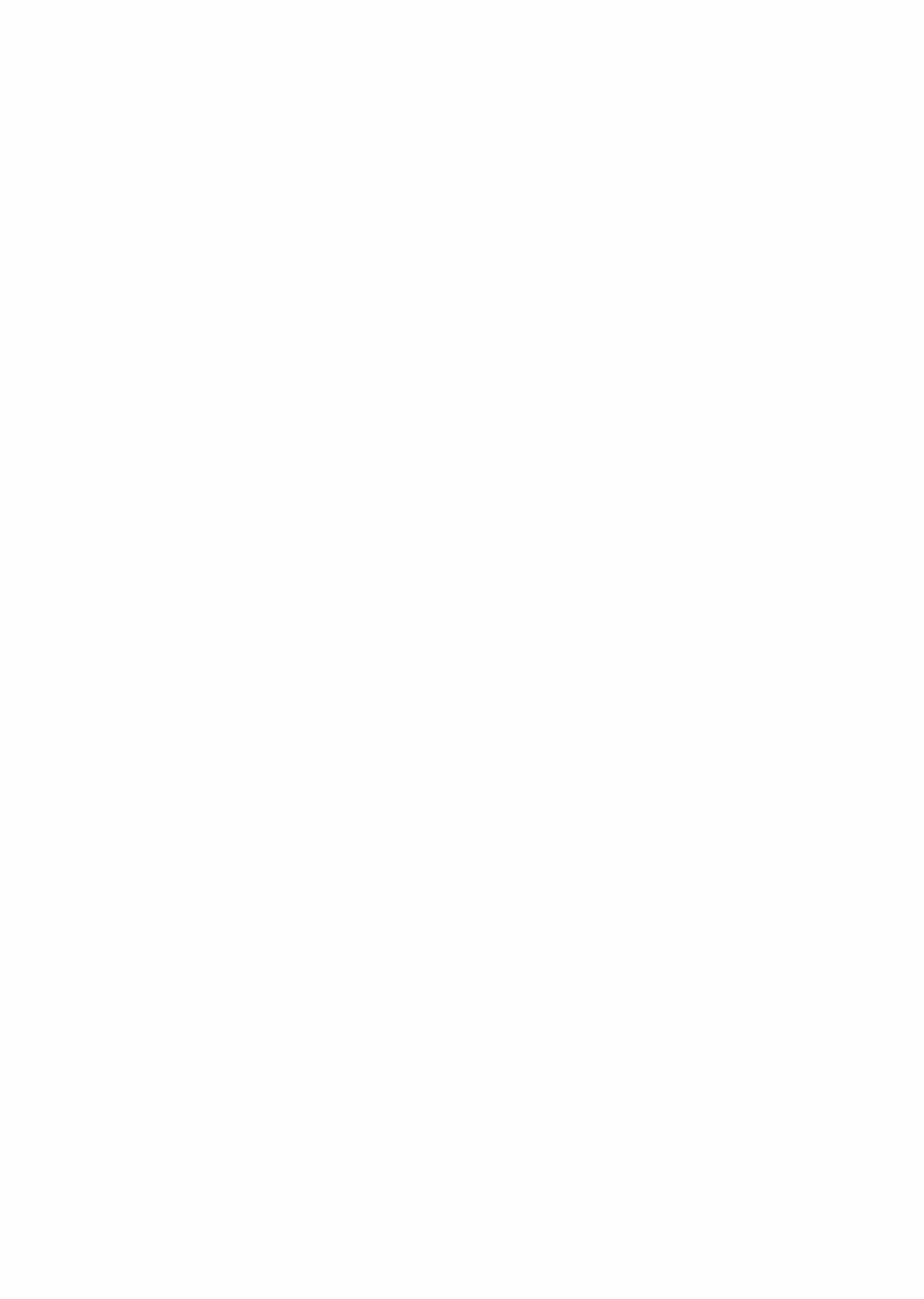# **TABLE OF CONTENTS**

 $\bar{z}$ 

 $\sim 10^{-10}$ 

| 2. TEMPERATURE COMPENSATION METHOD SYSTEM PRINCIPLES 2    |  |
|-----------------------------------------------------------|--|
| 3. TCM EQUIPMENT FUNCTIONAL DESCRIPTION 4                 |  |
| 4. VARIABLES CRITICAL TO THE INTEGRITY TEST 6             |  |
|                                                           |  |
| 6. INTEGRITY TEST LEAK RATE EXTRAPOLATION TO 124 kPa(g) 8 |  |
|                                                           |  |
|                                                           |  |

 $\sim 100$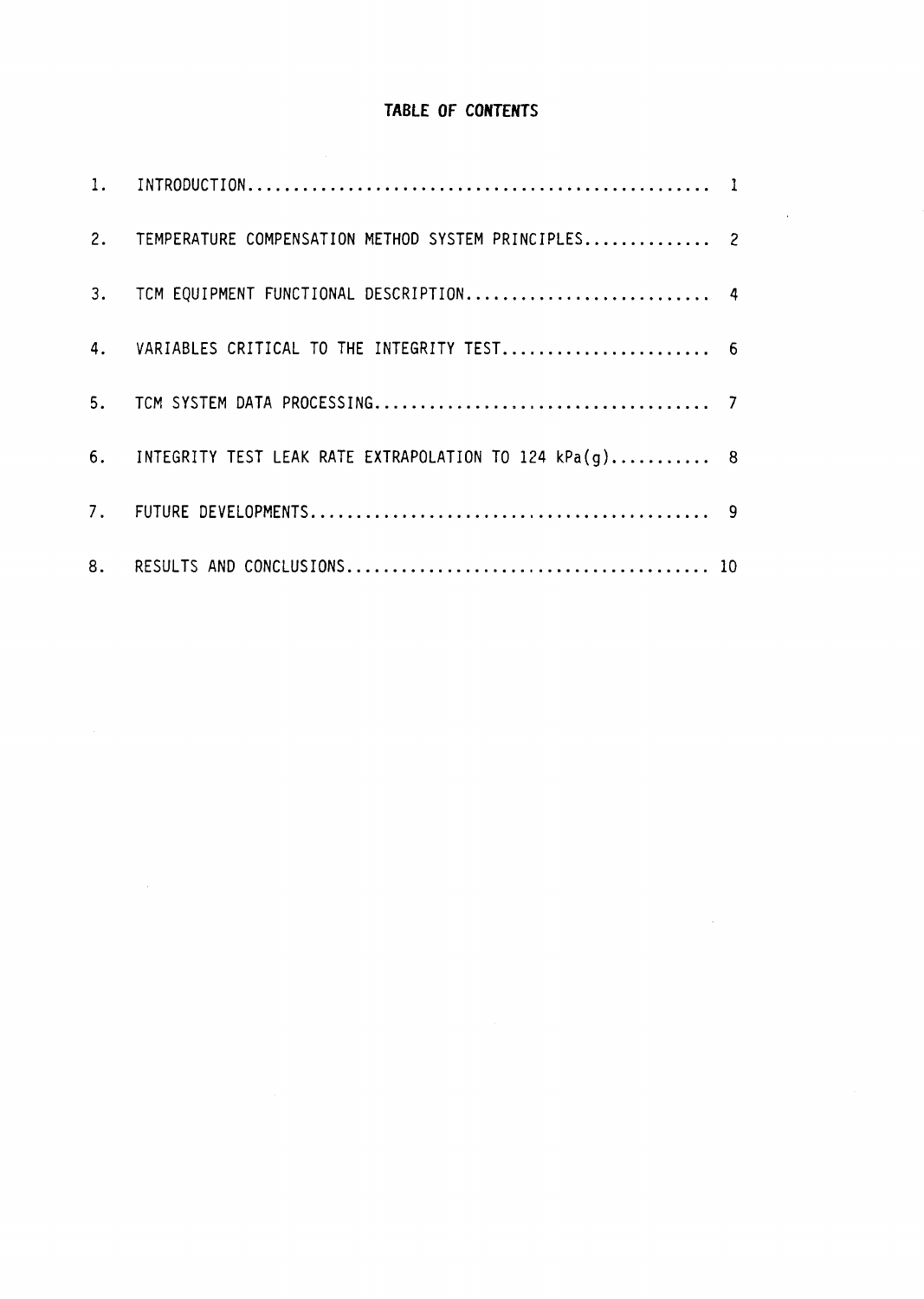# **INTRODUCTION**

In 1987, Hydro-Québec embarked on an ambitious development program to provide the Gentilly 2 nuclear power station with an effective, yet practical reartor building Integrity Test.

The Gentilly 2 Integrity Test employs an innovative approach based on the reference volume concept. It is identified as the Temperature Compensation Method<br>(TCM) System. This configuration has been demonstrated at both high and low This configuration has been demonstrated at both high and low test pressure and has achieved extraordinary precision in the leak rate measurement. The Gentilly 2 design allows the Integrity Test to be performed at a nominal 3 kPa(g) test pressure during an (11) hour period with the reactor at full power. The reactor building Pressure Test by comparison, is typically performed at high pressure  $(124 \text{ kPa}(q))$  in a  $(7)$  day window during an annual outage.

The Integrity Test was developed with the goal of demonstrating containment availability. Specifically it was purported to detect a leak or hole in the "bottled-up" reactor building greater in magnitude than an equivalent pipe of 25 mm diameter. However it is considered feasible that the high precision of the Gentilly 2 TCM System Integrity Test and a stable reactor building leak characteristic will constitute sufficient grounds for the reduction of the Pressure Test frequency.

It is noted that only the TCM System has, to this date, allowed a relevant determination of the reactor building leak rate at a nominal test pressure of 3 kPa(g). Classical method tests at low pressure have lead to inconclusive results due to the high lack of precision.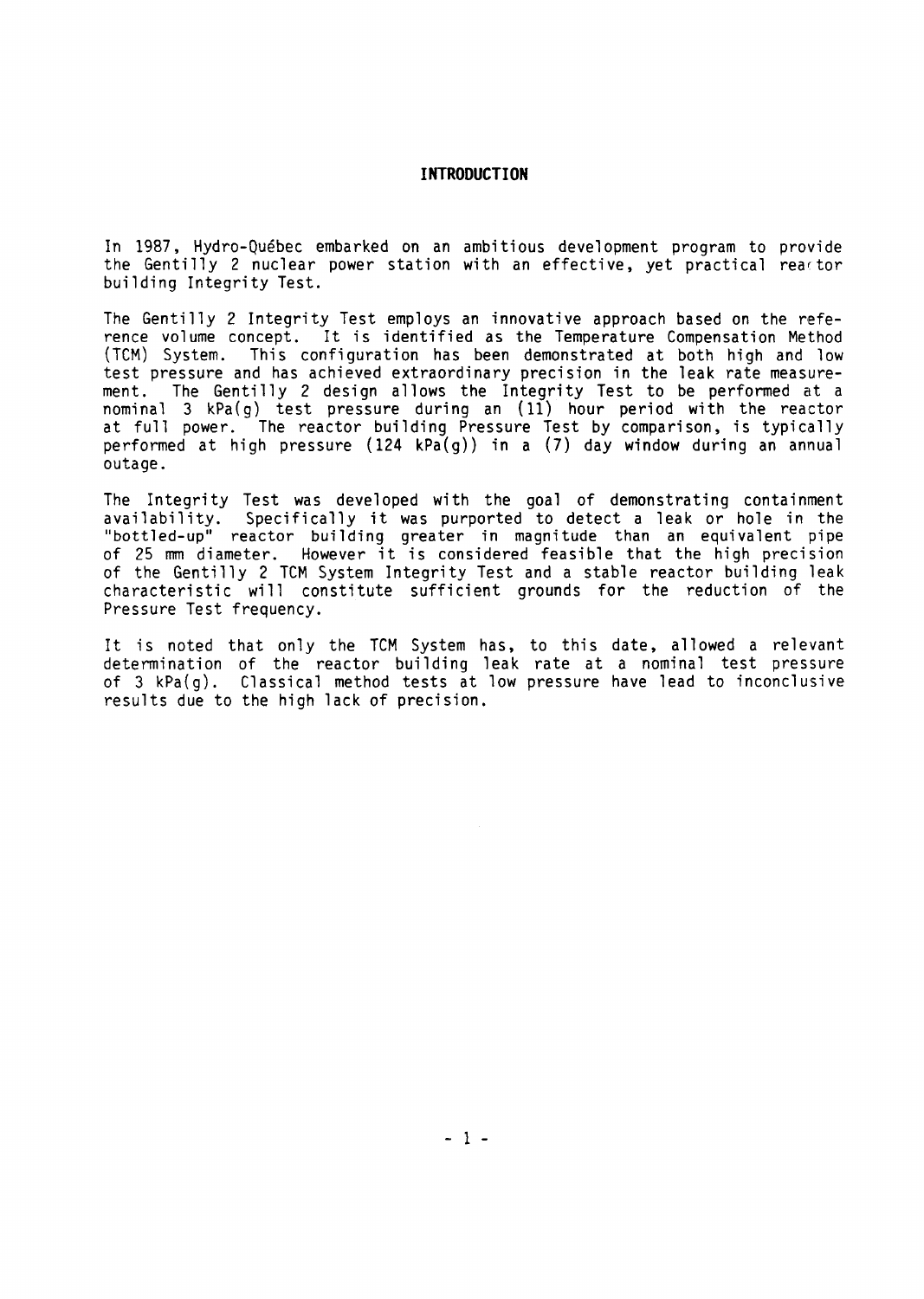#### **TEMPERATURE COMPENSATION METHOD SYSTEM PRINCIPLES**

### **General Description**

The Gentilly 2 TCM System can be employed at any test pressure. In fact it also serves as the "verification" or "back-up" system to the classical method employed during the reactor building Pressure Test. This paper, however, is restricted to the low pressure Integrity Test.

The originality of the Gentilly 2 "TCM System" Integrity Test stems from the:

- low test pressure of  $3 kPa(q)$
- -reference volume or "temperature" tubular network
- -humidity sampling tubular network
- "Known leak rate" test validation procedure
- -on-line computerized leak rate determination with a bounding error analysis
- extrapolation capability to allow estimation of the leak rate at  $124 \text{ kPa(q)}$

#### **Temperature Compensation**

The extensive "tubular network" reference volume enables the determination by analogy, of the "equivalent" or "weighted" reactor building temperature. The reference volume simulates the overall reactor building behaviour and allows the leak rate determination to be independent of reactor building temperature fluctuation.

The ideal gas law can be used to show that when a confined mass of air in a leak tight reference volume is itself contained in another fixed volume of<br>air, the differential pressure is independant of temperature. However the air, the differential pressure is independant of temperature. geometry of the reference volume must be such that the two volumes are characterized by the same temperature without delay. The appropriate reference volume was obtained at Gentil)y 2 by installing a leak tight network of about a kilometer of copper tubing throughout all significant volumes of the entire reactor building.

The tubing is dimensioned and routed such that the reference volume fraction contained within each room is proportional to the volume of the room.

The differential pressure between the temperature tubular network and the reactor building constitutes the critical process variable. The reactor building leak rate is obtained from a simple linear regression of this process variable after application of several corrections. A crude test can be summarized as follows:

- 1. The leak tightness of the temperature tubular network is verified
- 2. The tubular network and the reactor building internal pressures are equilibrated and then isolated from each other.
- 3. Any decrease in the differential pressure can be directly related to the reactor building leakage since the tubular network continuously replicates the overall reactor building temperature.

 $-2-$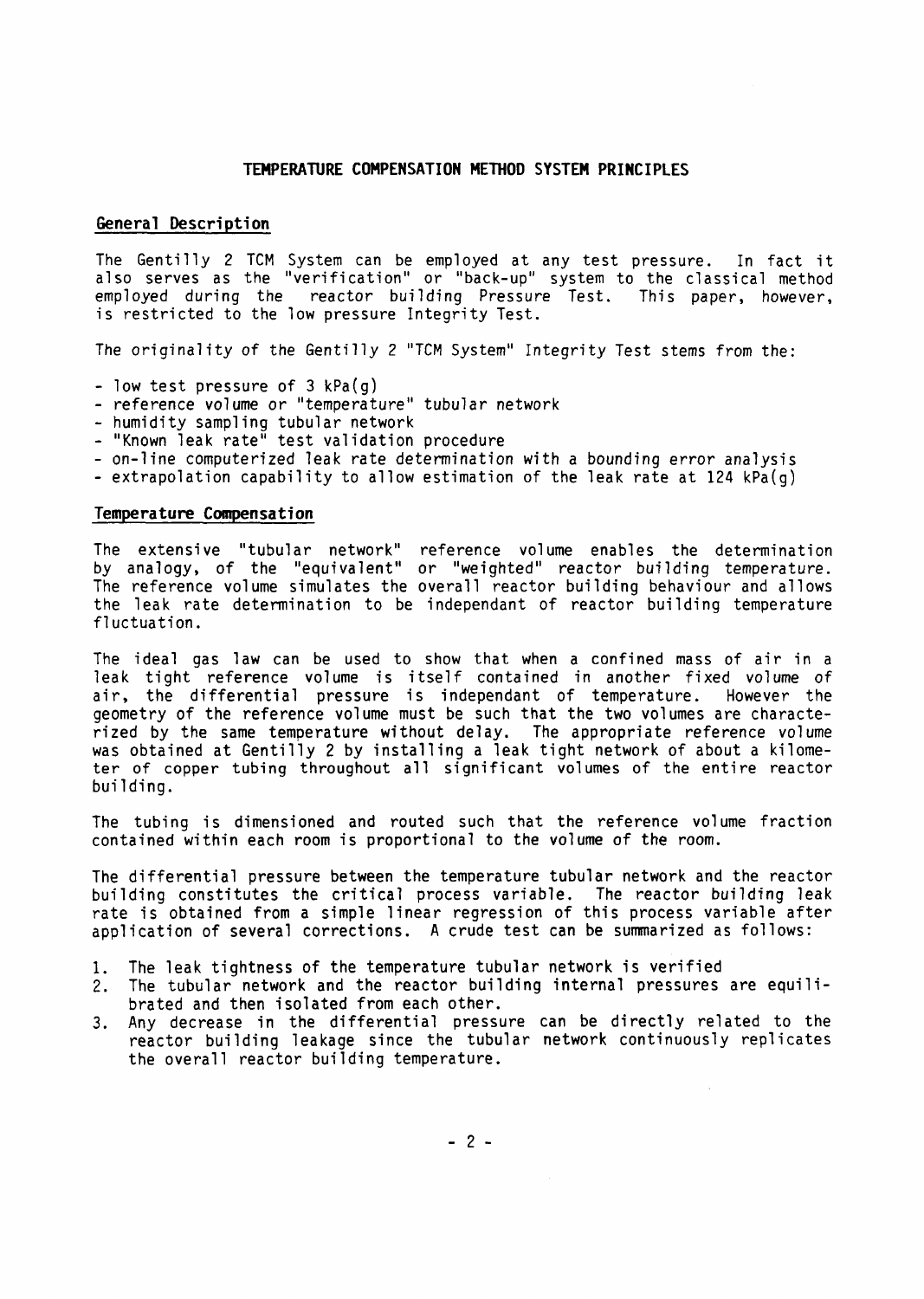# **Pressure Drop During Test**

A major difficulty of a low pressure test is the extremely small pressure drop observed. During an eight hour Integrity Test performed at 2.75 kPa(q) a typical pressure drop could be 0.043 kPa(d). The equivalent pressure drop during an eight hour Pressure Test at 124 kPa(g) is 0.376 kPa(d). These figures assume a 0.5% of reactor building volume per day leak rate and 100% turbulent flow.

# **Vapour Partial Pressure**

The precision of the TCM System is highly dependent upon the time behaviour of the reactor building vapour pressure and its spatial distribution. This is further complicated by any perturbations experienced during the test period.

Gentilly 2 uses a distributed tubular network sampling circuit with two hygrometers to obtain the "weighted" reactor building dew point measurement. The copper tubing network is sized, routed and designed with orifice flow control to insure the intake of the correct amount of air from each of the (11) reactor building zones defined for "weighting" purposes. The circuit also consists of a suction pump and flow-meters for verification of the loop calibration.

# **Barometric Pressure Variation**

The atmospheric pressure represents an independent variable and may vary dramatically during the test period. It is possible that the positive differential pressure of the reactor building with respect to the atmosphere (which governs the leak rate) may be reduced by as much as 50% during the test as a result of a weather perturbation.

# .Test **Validation By A 'Known' Leak Rate**

In order to verify each specific Integrity Test result, a post-test validation procedure was developed. A "known" leak rate of magnitude comparable to the "unknown" leak rate, is superimposed upon the latter directly upon conclusion of the "unknown" leak rate measurement. This procedure uses an artificially created "known" leak rate which, by aid of a high precision flowmeter, allows validation of the TCM System methodology and the particular test setup. The magnitude of the error between the two values of the "known" leak rate also provides a significant indication of the overall precision of the TCM System.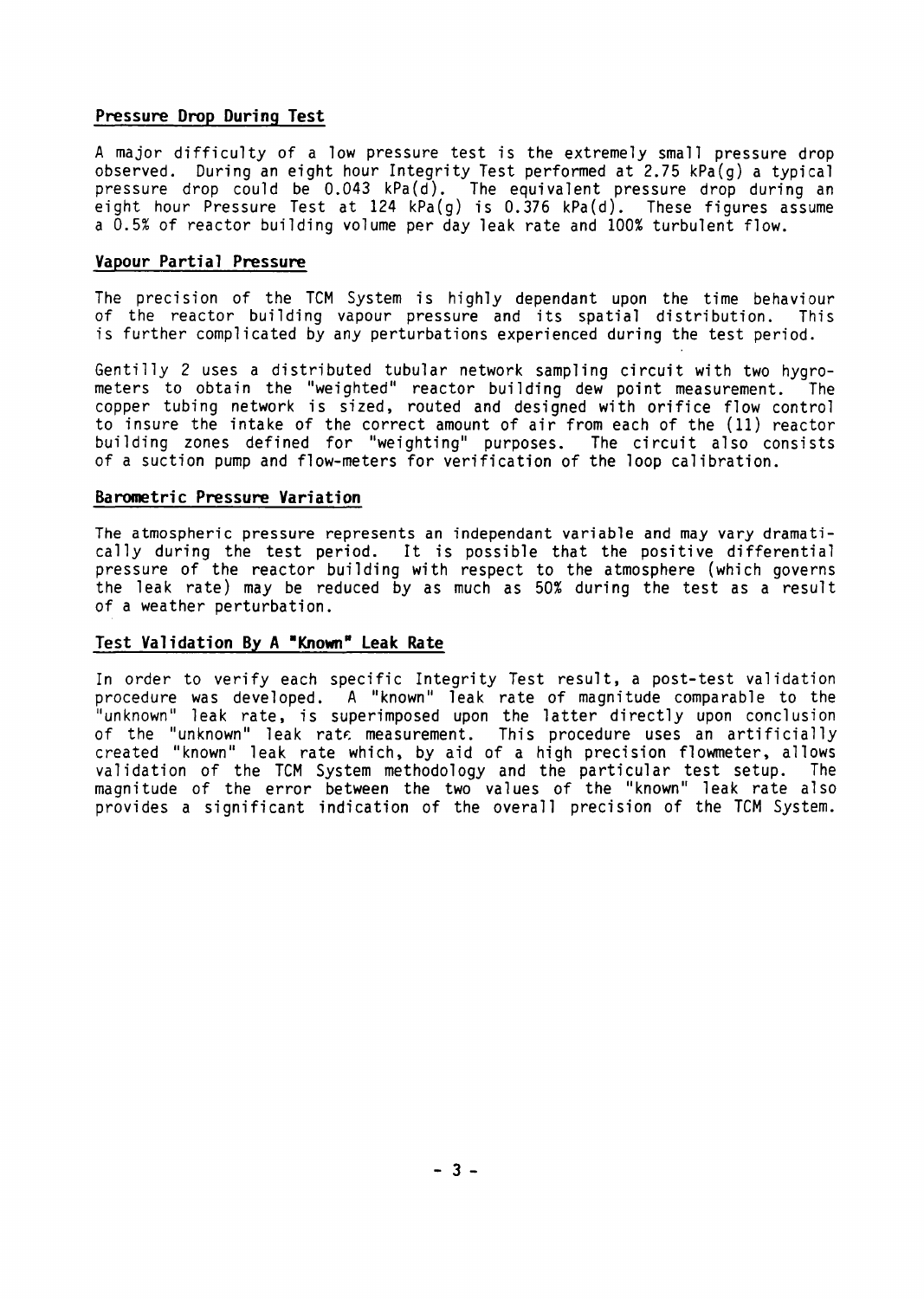# **TCM EQUIPMENT FUNCTIONAL DESCRIPTION**

#### **TCM Leak Rate Measurement System**

The temperature tubular network consists of 2473 feet of thin-walled ASTM B-68 copper tubing ranging in size from 3/16 to 1/2 inch o.d. This "brased joint" network is distributed throughout the  $48,640$  m<sup>3</sup> volume of the reactor building The reference volume simulates the reactor building volume on a scale of 1 to 2,000,000. A low range manometer is provided to measure the differential pressure between the tubular network and the reactor building. A barometer is used to measure the absolute pressure of the network. An isolable and instrumented flowpath from the network to the outside of the reactor building permits the "known" leak rate validation procedure.

The atmospheric pressure is given by a barometer located in the service building. A medium range manometer also at the same location provides the reactor building to atmosphere differential pressure.

The humidity sampling circuit is composed essentially of a tubular network of 2200 feet of thin-walled ASTM B-68 copper tubing ranging in size from 3/8 to 34 inch o.d.. Thirty-two orifices are sized to proportion the flow drawn into the "Swagelok joint" network which is distributed throughout the entire reactor building volume.

The humidity sampling circuit is also equipped with a sampling pump, pressure and temperature (3 RTDs) instrumentation. Regulating valves and flowmeters are available to provide an independant calibration of the circuit and each<br>of the 11 zone branches. Two optical dewpoint (mirror) hygrometers of the Two optical dewpoint (mirror) hygrometers of the condensation type assure the humidity measurement of the air flow drawn by the sampling pump.

A reactor building instrument air tank is monitored for pressure in orde<sup>r</sup> to evaluate the impact of this variable. During previous Integrity Tests the Instrument Air System was temporaily modified to allow the system to pump reactor building air to the reactor building air tanks. A permanent installation is to be provided in the near future.

#### **Data Acquisition and Processing System**

An AT 386 IBM PC with a clock speed of 20 mhz, an arithmetic co-processor and a 40 MByte hard disk constitutes the heart of the system. A VGA graphics card is incorporated to ensure an effective visual interface. A colour monitor and printer form the system peripherals.

Data transmission is based on (16), "M1000 series" Metrabyte modules used for analog-to-digital conversion of each of the field instrument signals.

The TCM System building pressure test software package is identified under the acronyme "SATRAD PBR" for Reactor Building Pressurisation Data Acquisition and Processing System. The "multi-tasking" Desqview environment is required to allow data processing and acquisition in parallel.

- 4 -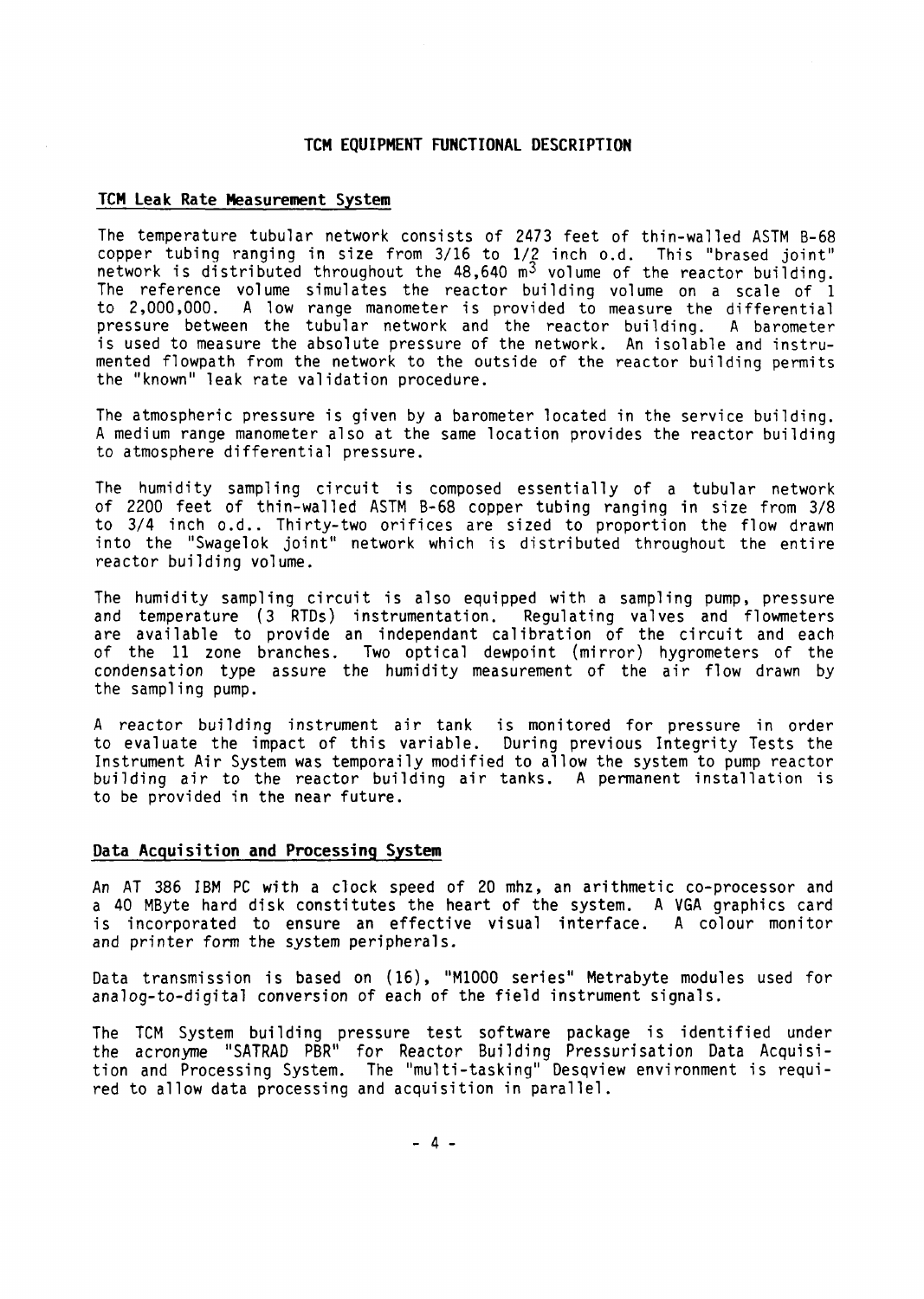The "PARAMS" program is used to name, initiate and terminate each test.

The "ACQUIS" program collects the field data transmitted **by** the Metrabyte modules at 15 second intervals.

The data processing "TRAITE" program constitutes the most complex element o "SATRAD PBR". Among other fonctions it provides data processing, data visualization,parame er specification capabilities and various data analysis algorithms

 $\sim$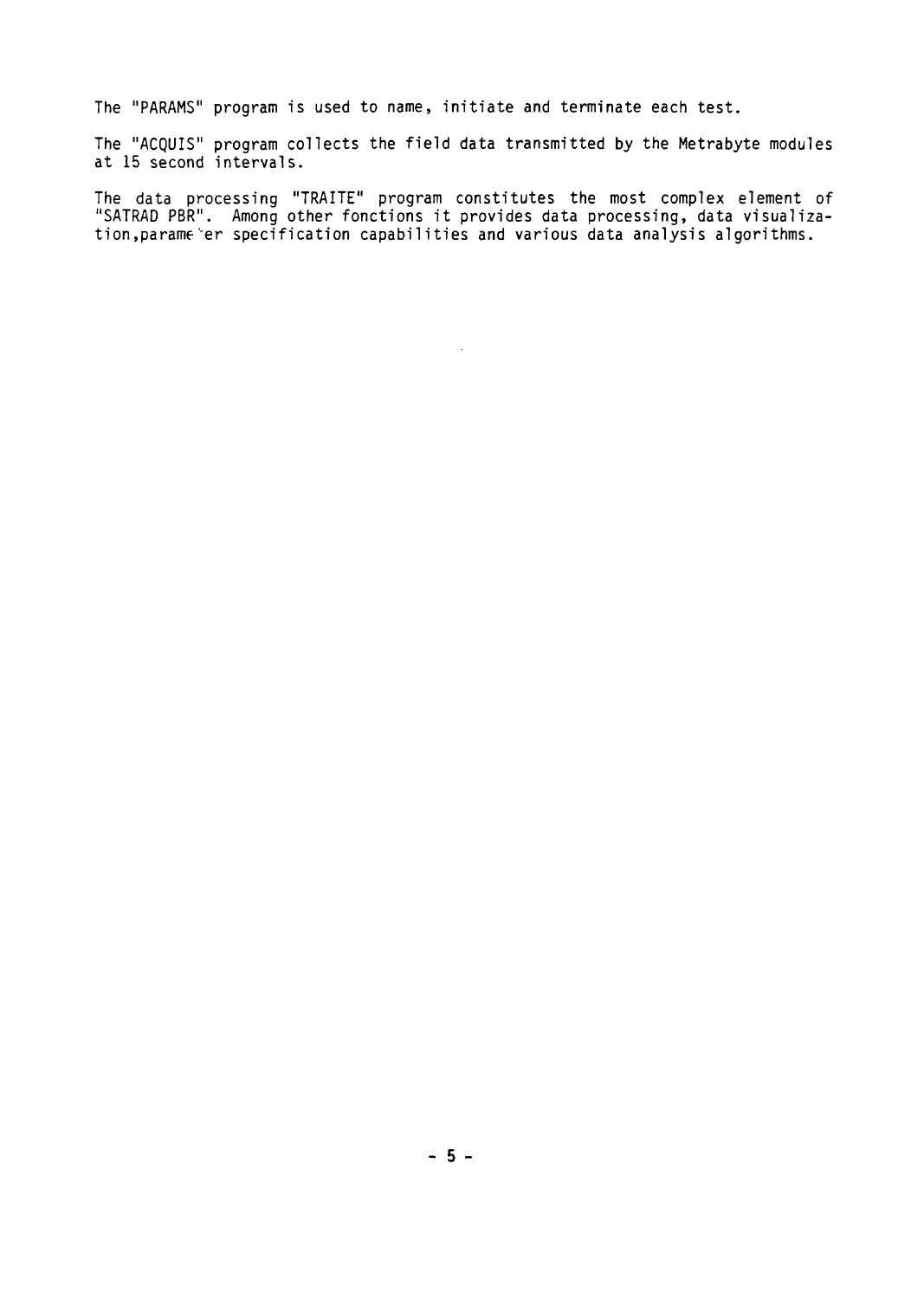# **VARIABLES CRITICAL TO THE INTEGRITY TEST**

The meaningful interpretation of the minute pressure drop experienced during the test, imposes a heavy burden upon the TCM System. Hence the system and<br>its components must be engineered to exacting precision requirements. Moreits components must be engineered to exacting precision requirements. over they must maintain their performance during process perturbations due to mother nature and the reactor building environment.

The behaviour of reactor building humidity plays a major role during the Integrity Test. During the June 1989 test, under ideal conditions, the dewpoint increased from 4.5 to  $\frac{5.0^{\circ}C}{1.5}$ . The increase in vapour partial pressure of 0.8653 to 0.8959 kPa represents a factor of three over the test pressure drop of 0.00937<br>kPa, Hence a precise determination of average reactor building humidity and Hence a precise determination of average reactor building humidity and its variation in time and space is critical to the Integrity Test. The humidity and temperature mapping exercise conducted during the 1990 annual outage has confirmed the ability of the humidity sampling tubular network layout to adequately track reactor building humidity. A detailed error analysis indicates that the humidity sampling circuit placed 32% error upon the leak pressure drop.

The temperature tubular network is required to track the average reactor building temperature and its variations in time and space in order to provide a significant leak pressure drop. Field data has confirmed the temperature gradients in time and space to be negligible. Reactor building conditions, off-line, are very stable.

The (3) reactor building instrument air tanks varied in pressure between 815.86 kPa and 816.33 kPa over a 6 minute period during the 1990 test (using a special Instrument Air System configuration). The air exchange with the reactor building environment produced an error of 13% on the leak pressure drop.

The pressure and differential pressure measurement errors are of minor significance.

Any increase in the atmospheric pressure during a test is reflected by a decrease in the test differential pressure. A I kPa increase produces a 20% decrease in leak pressure drop and an amplification (a non-linear increase) of the relevant TCM System component errors.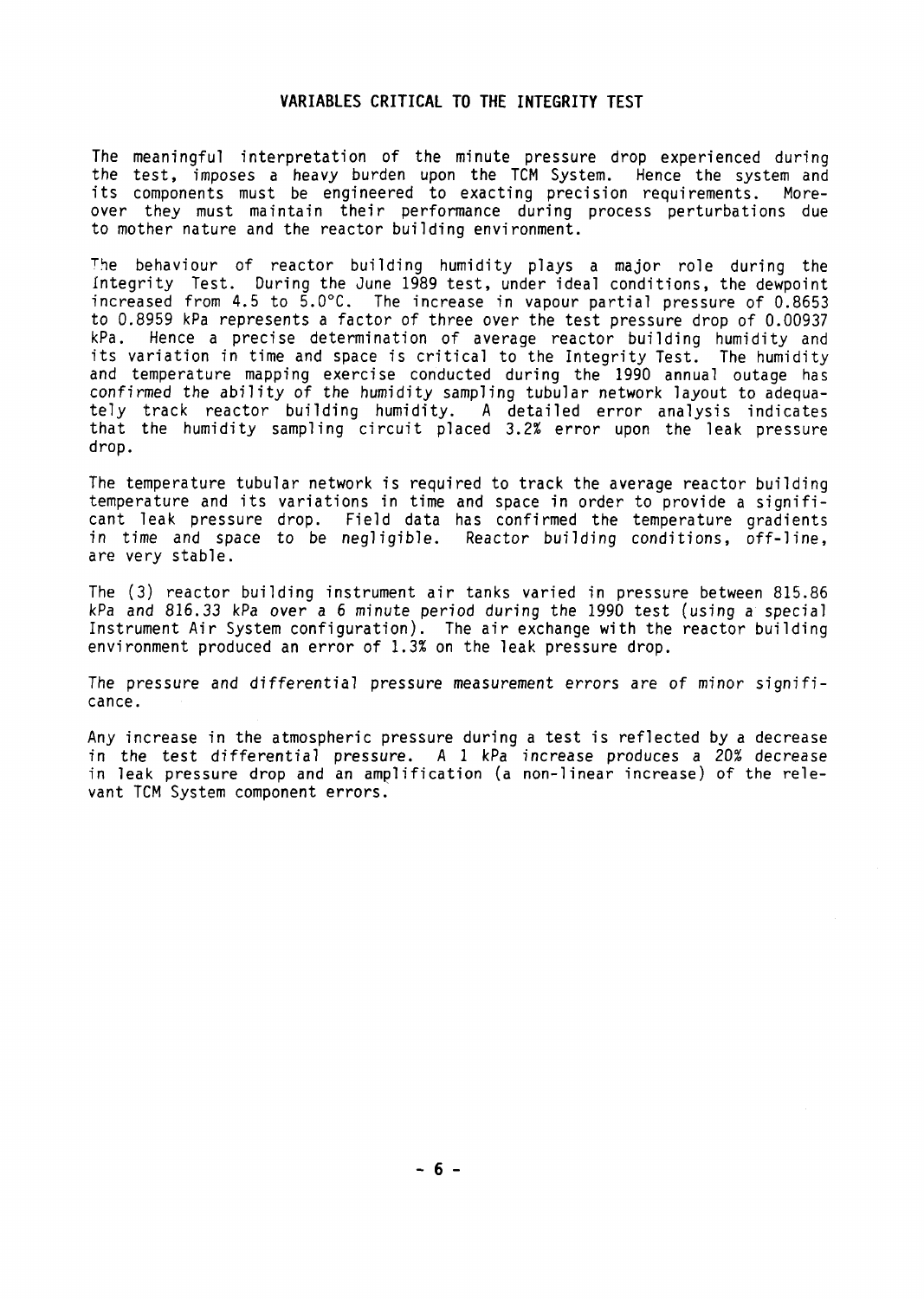# **TCM SYSTEM DATA PROCESSING**

The "TRAITE" program performs an "on-line" analysis of the pressure, temperature, humidity and flow data to calculate the reactor building leak rate. The "ACQUIS" program data is collected every 15 seconds and then feeds the "TRAITE" program with the data averaged over 2 minutes. The temperature tubular network to reactor building differential pressure is first corrected for several factors. A linear regression of the corrected variable in time is then performed to yield the reactor building leak rate.

The corrections consider:

- variation of vapour partial pressure due to water vapour inside the reactor building.
- time delay in the temperature response of the temperature tubular network
- normalization of the test differential pressure to nominal conditions to account for changes in atmospheric pressure and test differential pressure over time.

A normalization routine is included to continously convert the leak rate data to the Integrity Test nominal conditions of 3.0 kPa(g).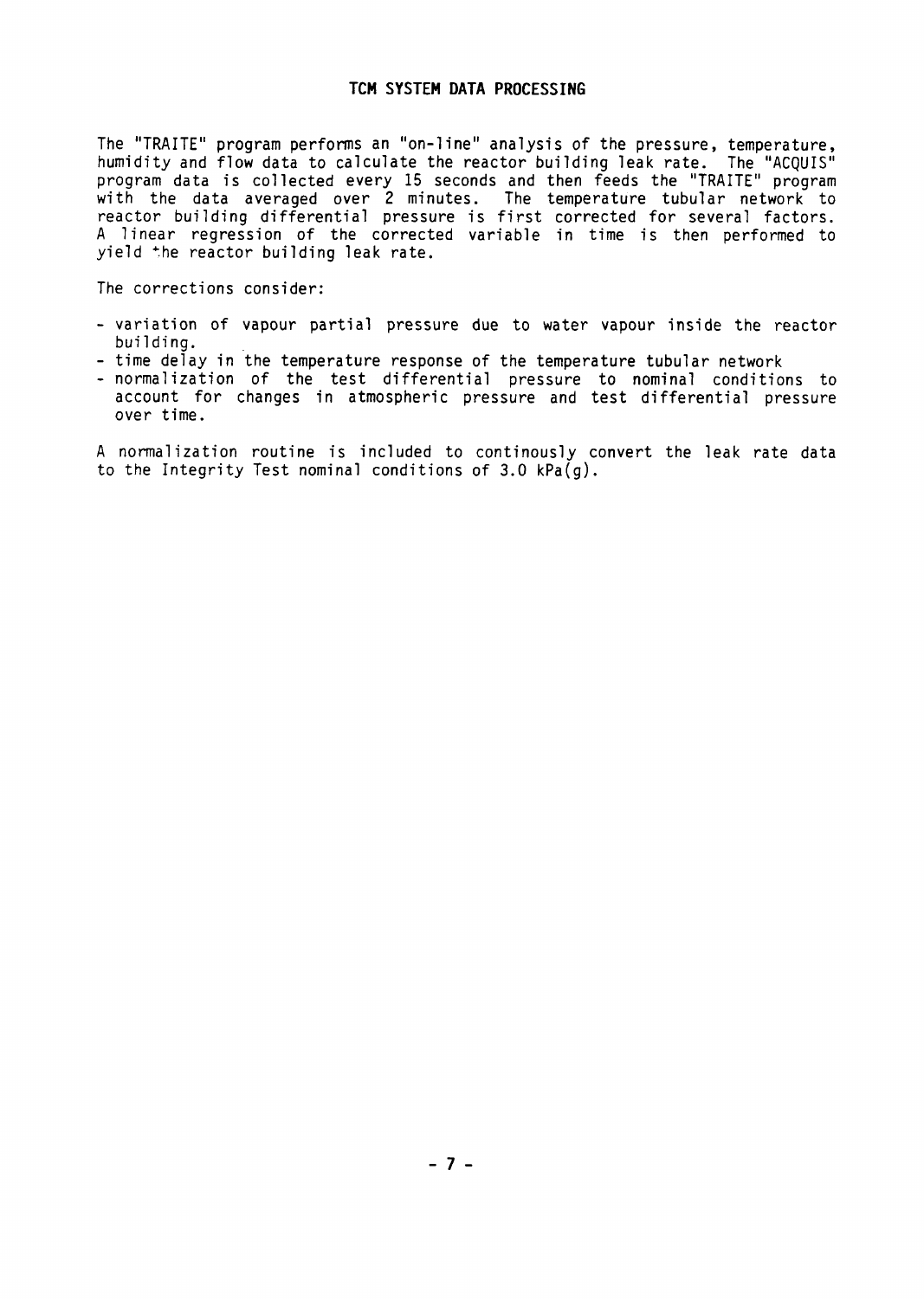# **INTEGRITY TEST LEAK RATE EXTRAPOLATION TO 124 kPa(g)**

The object of this exercise is to study the possibility of deriving a meaningful leak measurement from the Integrity Test result which can be directly compared against the Pressure Test criteria (eg: 0.5% of reactor building volume per day at 124 kPa(g).

A complex non-linear extrapolation equation is required to transform a low pressure test leak rate to the equivalent result for the nominal Pressure Tes conditions. This equation is heavily dependant on the "R<sub>L</sub>" factor which represents the ratio of laminar to turbulent flow. Reactor building leakage i characterized by a combination of turbulent and laminar gas flow. This factor is dependent on the nature of the reactor building, its condition as well as the actual test and extrapolation pressures.

The leak rate extrapolation ratio between the 3 kPa and 124.0 kPa nominal test conditions varies from 8.5 for purely turbulent flow to 71.7 for purely laminar flow. The extrapolated leak rate error depends heavily on the uncertainty of the "R<sub>L</sub>" factor. The extrapolated leak rate percentage error is roughly equivalent to the "R<sub>L</sub>" percentage error for purely turbulent flow. However this error ratio increases tenfold for purely laminar flow.

Data obtained during the 1990 Pressure Test at several different pressures indicates that the reactor building leakage is characterized by a predominantly turbulent flow. This would appear justificable on the basis of the new paint recently applied over 58% of the reactor building surface.

However, it remains to precisely quantify the turbulent component of " $R_1$ " and to identify its time-dependant nature. Additional Integrity Test and Pressure Test leak rate data over a significant period of time is required.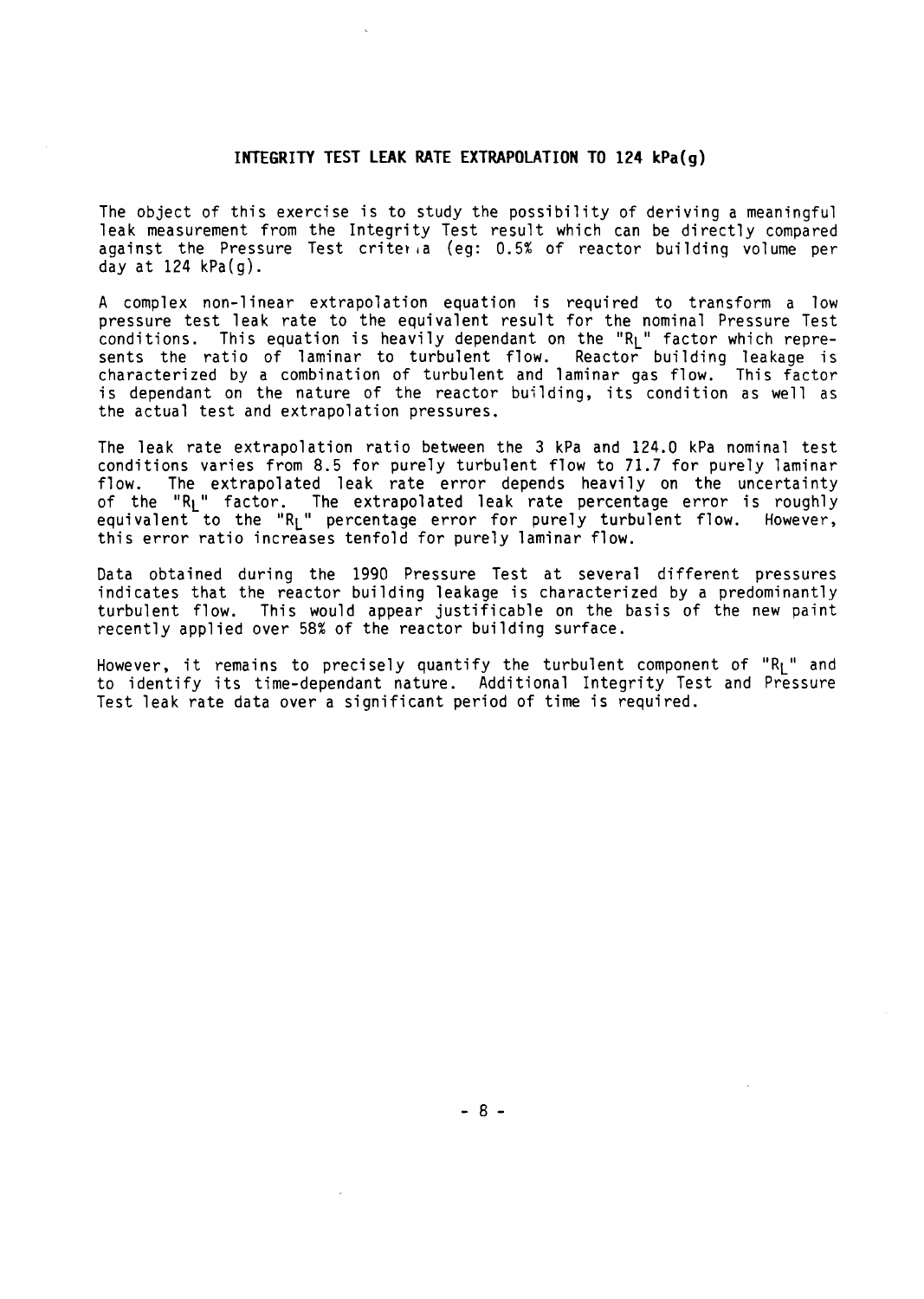## **FUTURE DEVELOPMENTS**

The ultimate goal of the Integrity Test development program is to provide an "on-line" leak test capability. The TCM System has been demonstrated during annual outages. However several addicionnal difficulties must be hurdled in order to prove the feasibility of the Integrity Test at full power.

Gas leakage during normal operation from the various reactor building systems will contribute to the existing water vapour partial pressure. These gases include helium, carbon dioxide and nitrogen. The resulting error must be shown to be negligible; otherwise the TCM System must incorporate the relevant parameters.

The reactor building temperature distribution "on-line". differs from the outage condition and is less uniform. However available data indicates that the temperature remains relatively stable "on-line" and should not affect the TCM System.

A detailed error analysis, over and above a simple statistical analysis of the data, has been performed in order to demonstrate the scientific basis of the TCM System. The error band on the Integrity Test leak rate is evaluated at ± 14%. The algorithm is being incorporated to the "TRAIT" program to optimize test execution and intrepretation.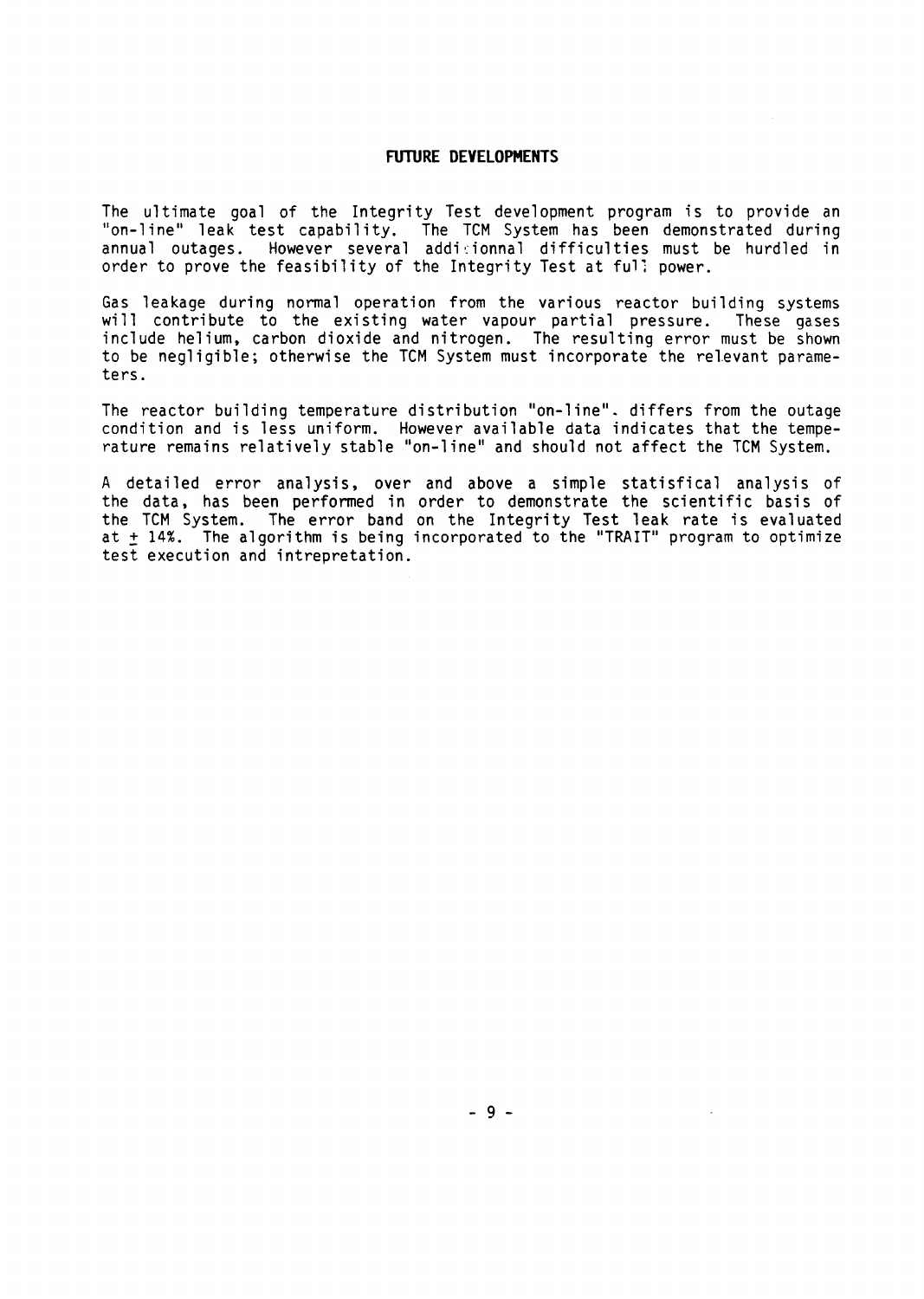### **RESULTS AND CONCLUSIONS**

The Gentilly 2 "TCM System" Integrity Test has been conclusively demonstrated with the reactor "off-line". It is capable of measuring the reactor building leak rate at a nominal test pressure of  $3 \text{ kPa(q)}$ . The error associated with this measurement has been confirmed to lie nothin a band of  $\pm$  14% under typical test conditions. A detailed analysis of all possible random and systematic errors was performed to arrive at this conclusion. In addition the available data from the "known" leak rate validation procedure suggests that the actual error is less than  $\pm$  5%.

The original Integrity Test objective was to detect a leak corresponding to an equivalent pipe of 25 mm diameter. This objective has been attained with remankable results. The Gentilly 2 Integrity Test is able to detect a leak corresponding to a  $2-3$  mm diameter pipe, with high precision in a relatively short test period.

The "on-line" Integrity Test will be demonstrated during the 1991 annual outage start-up.

The merit of the Integrity Test leak rate extrapolation and its usefulness will be evaluated in due course as a sufficient bank of test data becomes available.

#### **Acknowledgment**

The authors wish to thank Mr. Denis Carrier of VFP Consultants Inc. for his work in the review and documentation of the TCM System.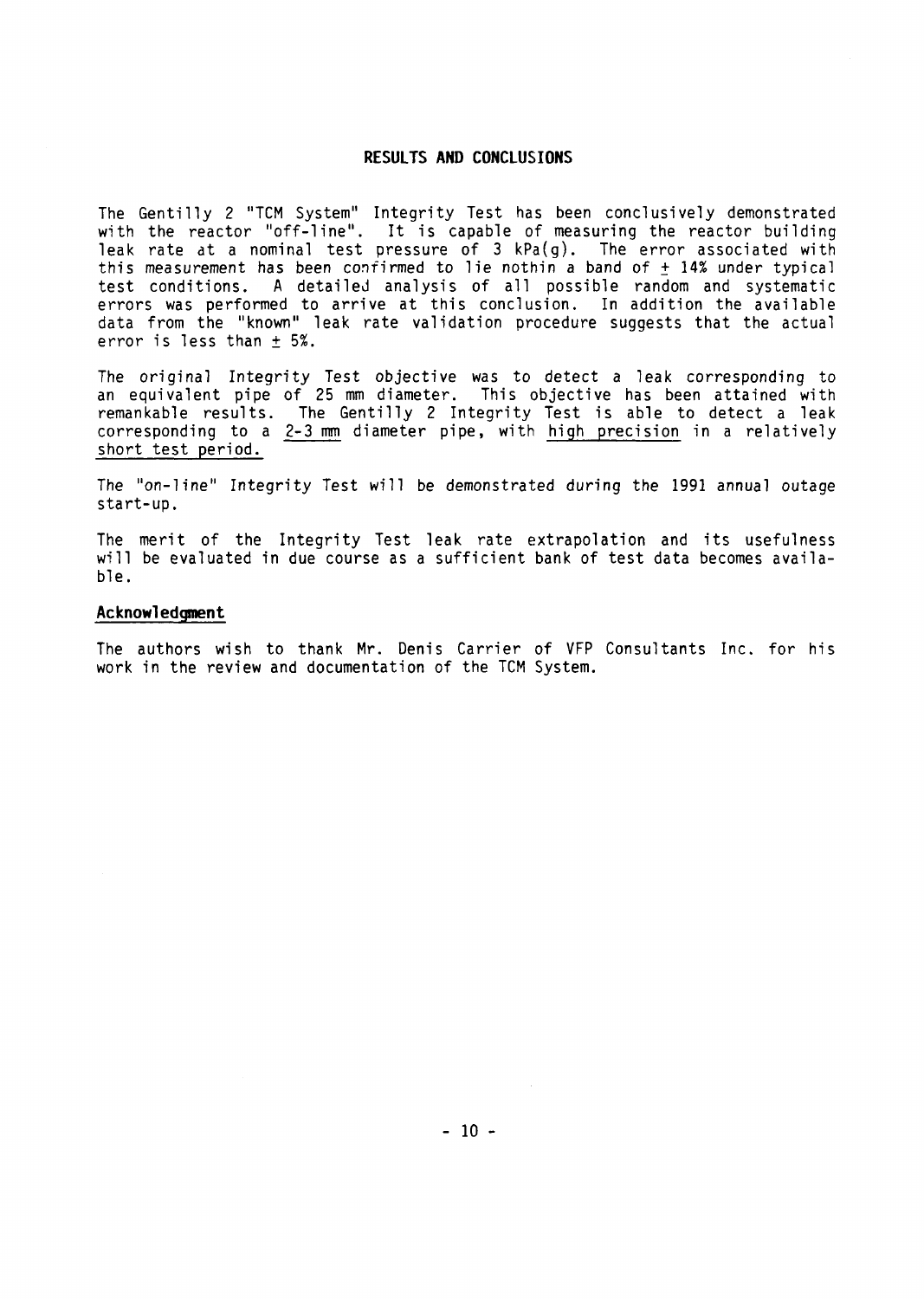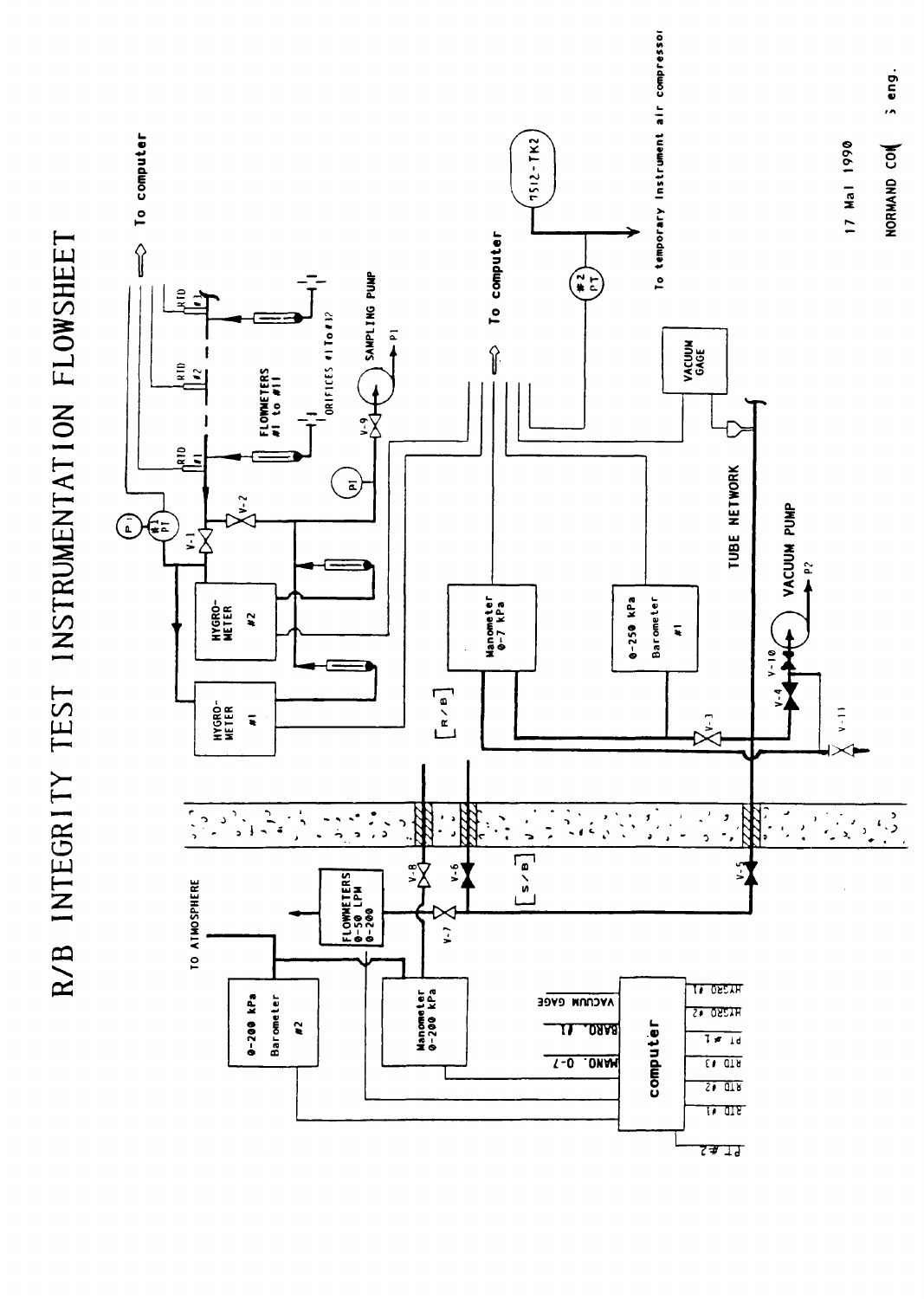DIFFERENTIAL PRESSURE<br>(TUBE NETWORK to R/B)



NORMAND COLLINS eng.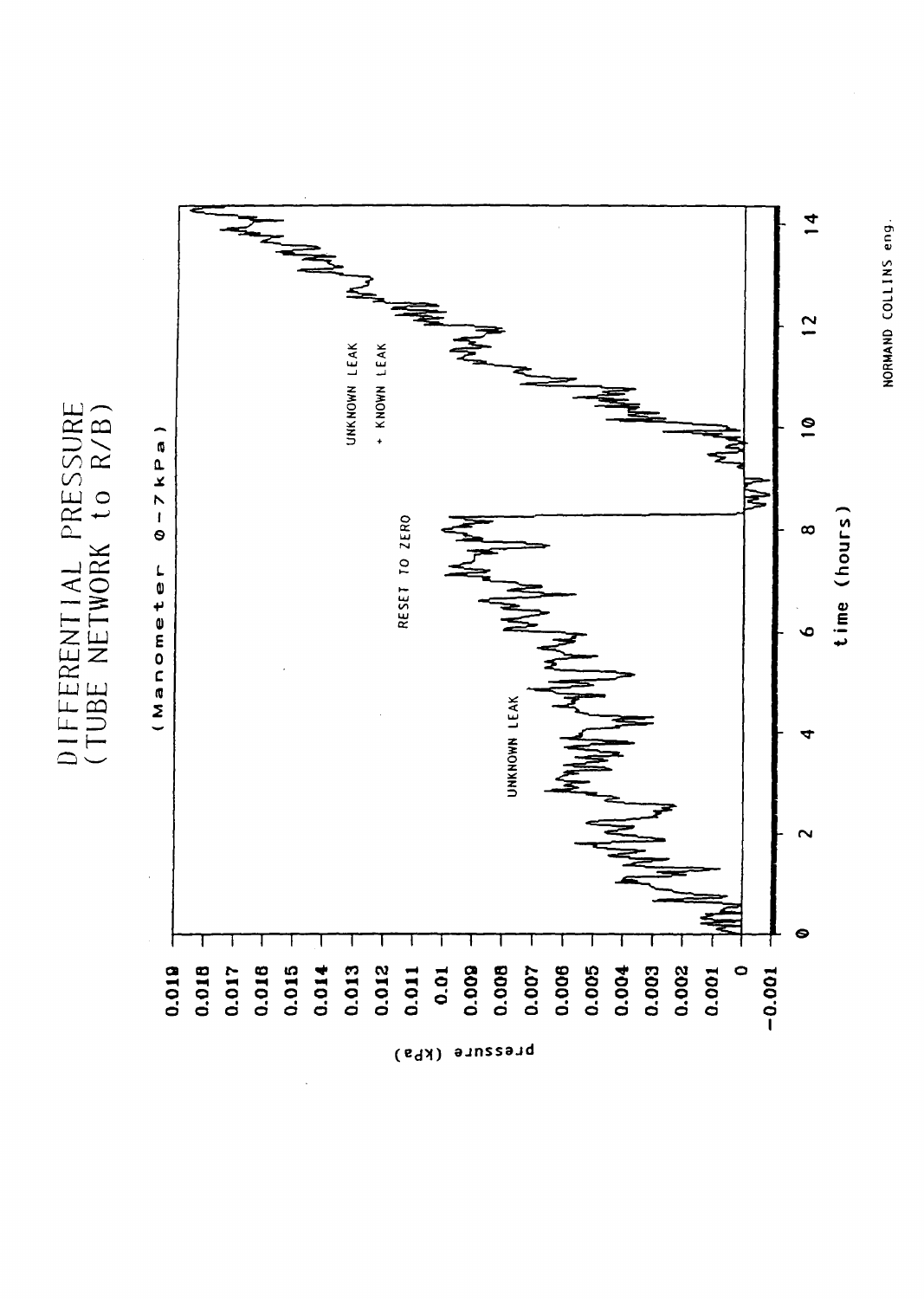

NORMAND COLLINS eng.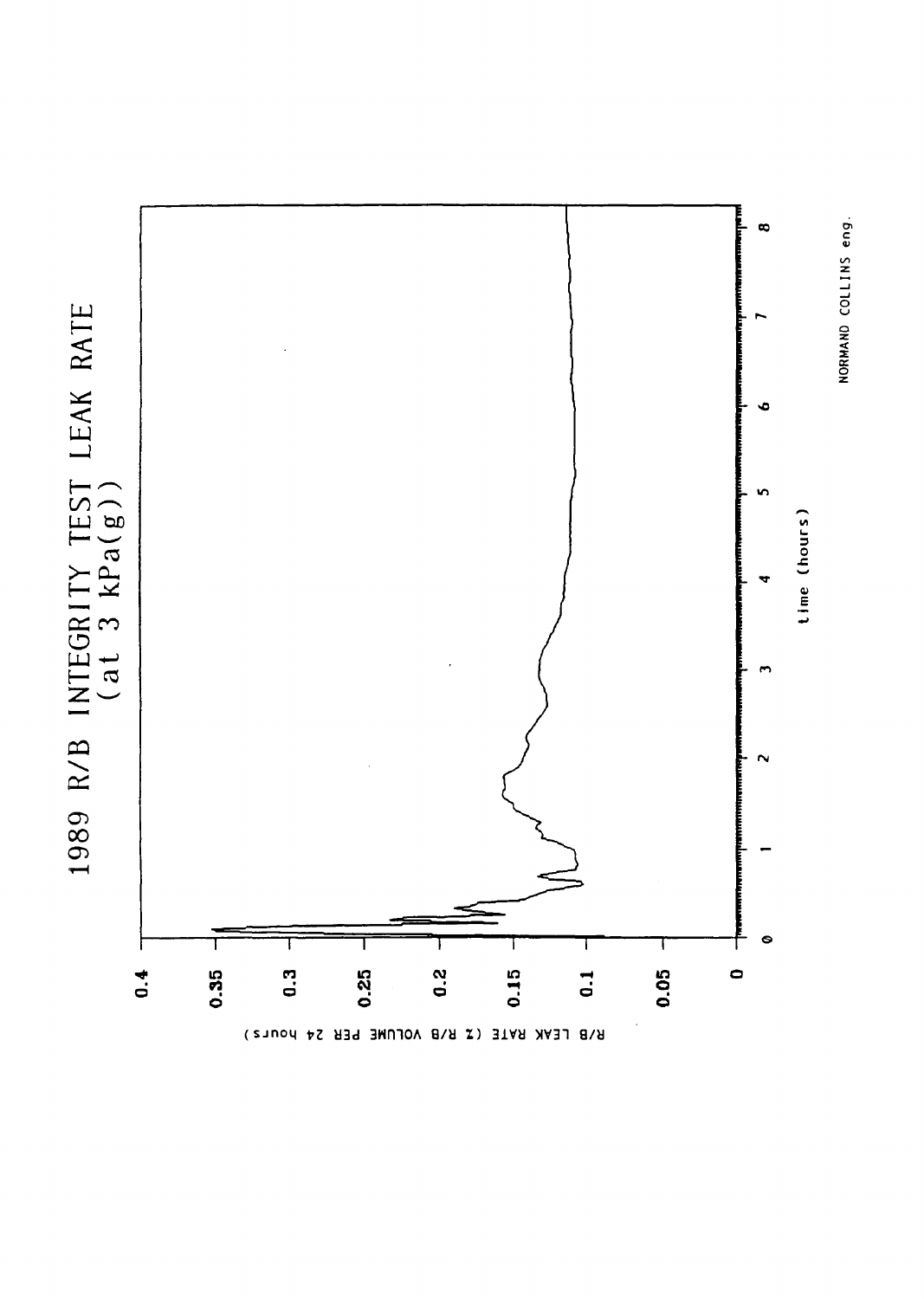1989 R/B INTEGRITY TEST RESULTS

 $\mathbf{r}$ 

|                                                          | $(2 \text{ Vol.}/day)$<br>3KPa(g)<br>LEAK RATE<br>$\overline{a}$ | (STD LITER/min)<br><b>CORRESPONDING</b><br><b>FLOW</b> | <b>EQUIVALENT</b><br><b>DIAMETER</b><br>ORIFICE<br>(mn) |
|----------------------------------------------------------|------------------------------------------------------------------|--------------------------------------------------------|---------------------------------------------------------|
| LEAK<br>ZZZOZZZ                                          | $\bullet$                                                        | 0<br>4<br>თ<br>ო                                       | o<br>9 -<br>m                                           |
| LEAK<br>LEAK<br>ZZOZXZJ<br>ZNOZY<br>$\ddot{\phantom{1}}$ | $\frac{2}{3}$<br>$\bullet$                                       | ı<br>Ï                                                 | I<br>$\mathbf{I}$                                       |
| LEAK<br>ZZZOZ<br>(TCM)                                   | 6483<br>$\bullet$                                                | $\mathbf{I}$<br>I<br>$\overline{1}$                    | I<br>Ī                                                  |
| KNOWN LEAK<br>FLOWNETER                                  | 。<br>950<br>$\dot{\bullet}$                                      | 16, 23                                                 | m<br>$\mathbf{\hat{N}}$                                 |

NORMAND COLLIONS eng.